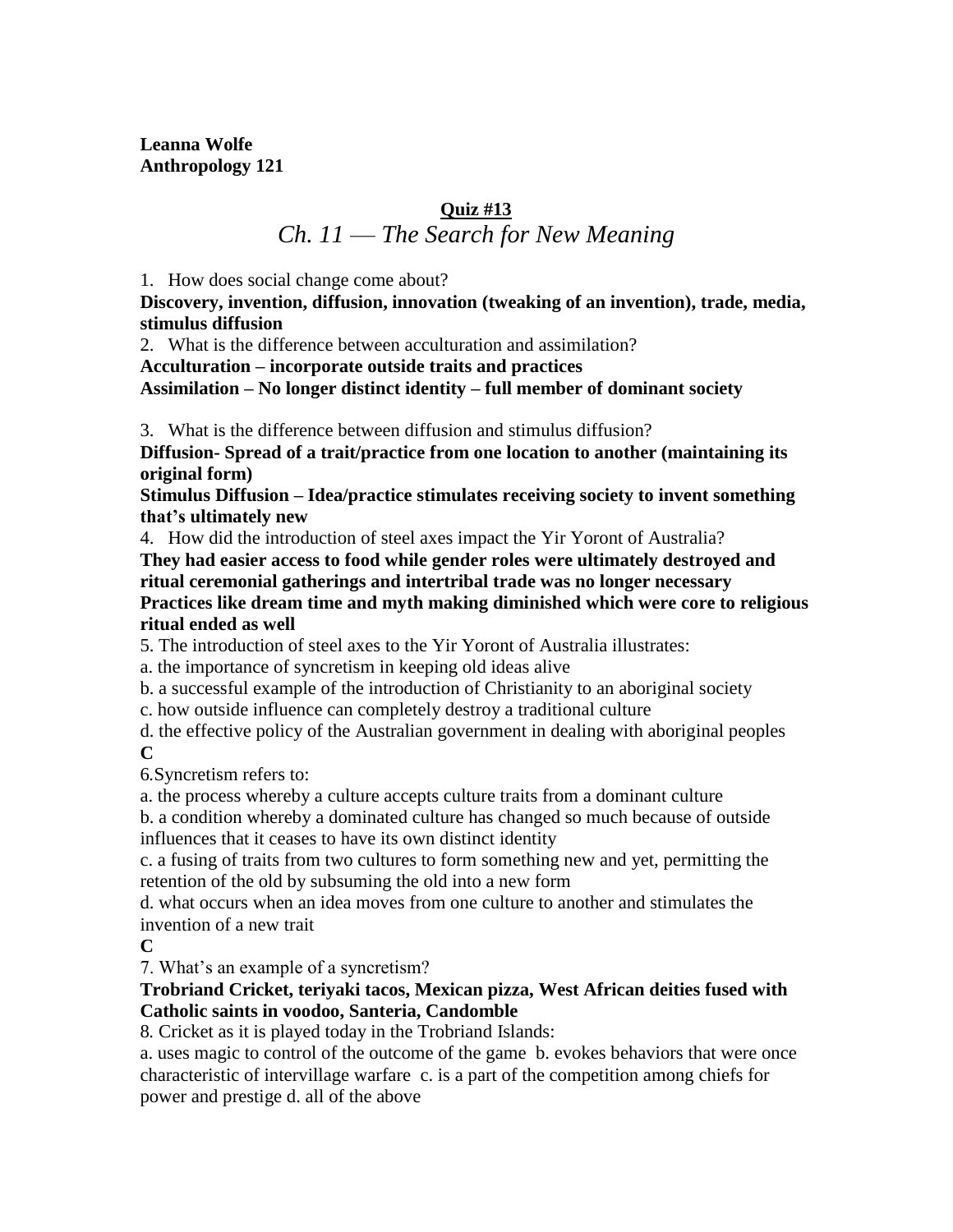9. What is a diaspora? What are some examples?

**Movement of a population from their homeland, e.g. African, Jewish, Armenian** 10. Should practitioners of Santeria be allowed to sacrifice animals?

**Part of their ritual practice, but living in a context where it would be viewed as animal cruelty**

## *Revitalization Movements*

1. What is a revitalization movement?

#### **A deliberate effort to bring about fundamental social change.**

2. Revitalization movements may be brought about by: (select those that apply)

a. political and economic marginalization b. malnutrition and high level of epidemic disease c. perception that values of the community are being threatened

d. breakdown of social relationships.

#### **A, B, C, D**

3. What are the five types of deprivation that can lead to the establishment of a new sect/revitalization movement?

#### **Economic (unequal access to wealth and resources), organismic (health, well-being of the body), ethical (morality/injustice), psychic (perception of injustice/discrimination), social (breakdown of trusted relationships)**

4. T/F Revitalization movements are deliberate, organized, conscious efforts by members of a society who are dissatisfied with their culture as it presently is.

**T**

5. T/F Large societies go through revitalization movements every 10 to 15 years.

#### **F – that would be exhausting!**

6. T/F A prerequisite for revitalization is that some of the members of the society are dissatisfied with their culture as it presently exists.

#### **T – discontent an important component**

7. T/F Cults are small religious organizations that express defiance of the world around them.

T – example of a revitalization movement (for its members)

8. What are the five stages of the revitalization process?

- **1. Steady State**
- **2. Increased Individual Stress**
- **3. Cultural Distortion**
- **4. Revitalization**

#### **5. New Steady State**

9. Peoples of New Guinea involved with cargo cults imitated the behavior of Europeans (such as writing on paper and sitting on chairs) because they:

a. felt these were the rituals which made cargo available to the Europeans b. hoped to impress European officials and in turn receive more cargo c. wanted to be good Christians d. wanted to make proper use of their newly obtained wealth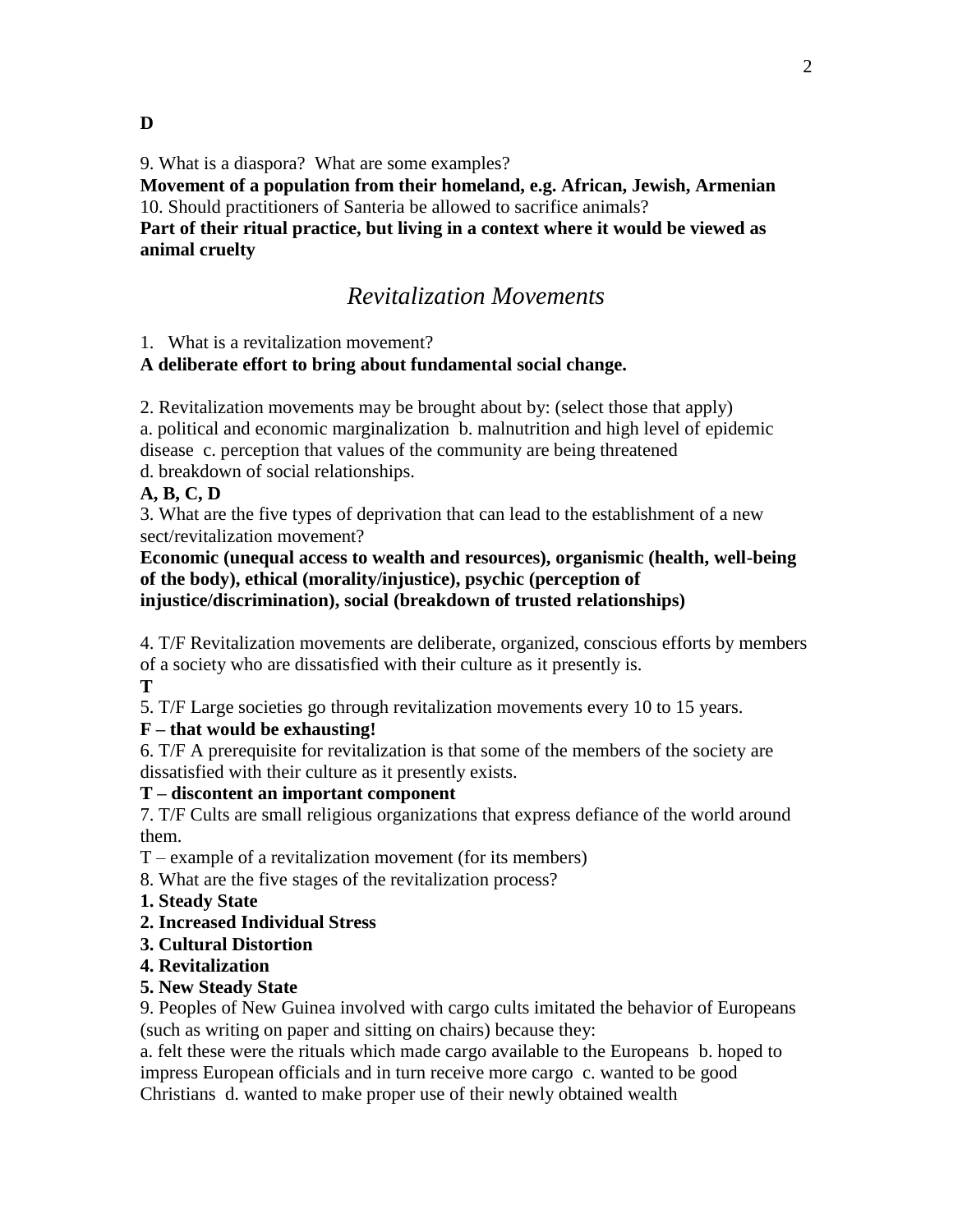### **A**

10. T/F The arrival of WWII military troops to Melanesia was heralded as a sign of the apocalypse.

**T**

11. Why did Melanesians involved in cargo cults imitate the behavior of whites? (e.g. writing on paper and sitting in chairs)

#### **These were regarded as "rituals" which when practiced made** *cargo* **available to the whites**

12. Which of the following are behaviors seen in members of cargo cults?

a. throw money away b. abandon gardens c. destroy livestock d. adultry

e. speaking in tongues f. waiting for cargo that eventually arrives

### **A, B, C, D, E (they waited, but the cargo never arrived for them)**

13. Who did the Melanesians believe made "cargo?"

### **Dead Ancestors (ghosts)**

14. In one millenarian movement in New Guinea, a group of Papuans renamed their villages with names taken from:

a. the I Ching b. the Bible c. American warships d. Disney cartoons

e. American presidents

**B**

15. Why might we view the Melanesian cargo cults as a logical and rational attempt to make sense out of a social order that appeared senseless and chaotic?

**They did not have the information base to understand the world market; their reality was based in the understanding of magic and ritual, thus this was a perfectly logical explanation for them.**

16. T/F Revivalist movements attempt to revive what is often perceived as a past golden age.

**T**

17. What's the difference between a nativistic movement and a millenarian movement? **Nativistic – Bridge gap between dominant and subordinate cultures Millenariam – bring about apocalyptic transformation**

18. The Ghost Dance of 1890: (select those that apply)

a. was begun by a Paiute prophet Wovoka

b. promised the return of the ancestors and the disappearance of the dominant society

- c. is an example of a nativistic movement
- d. is an example of a revivalist movement

## **A,B,C,D**

19. T/F The Church of Jesus Christ of Latter-Day Saints began as a  $19<sup>th</sup>$  century revitalization movement.

## **T (Mormons)**

20. Two psychological processes, mazeway resynthesis and hysterical conversion, are important in the revitalization process. Which is more typical of the mass follower? Which is likely to result from a hallucinogenic trance?

**Mazeway resynthesis – more the transformational journey, re: hallucinogen**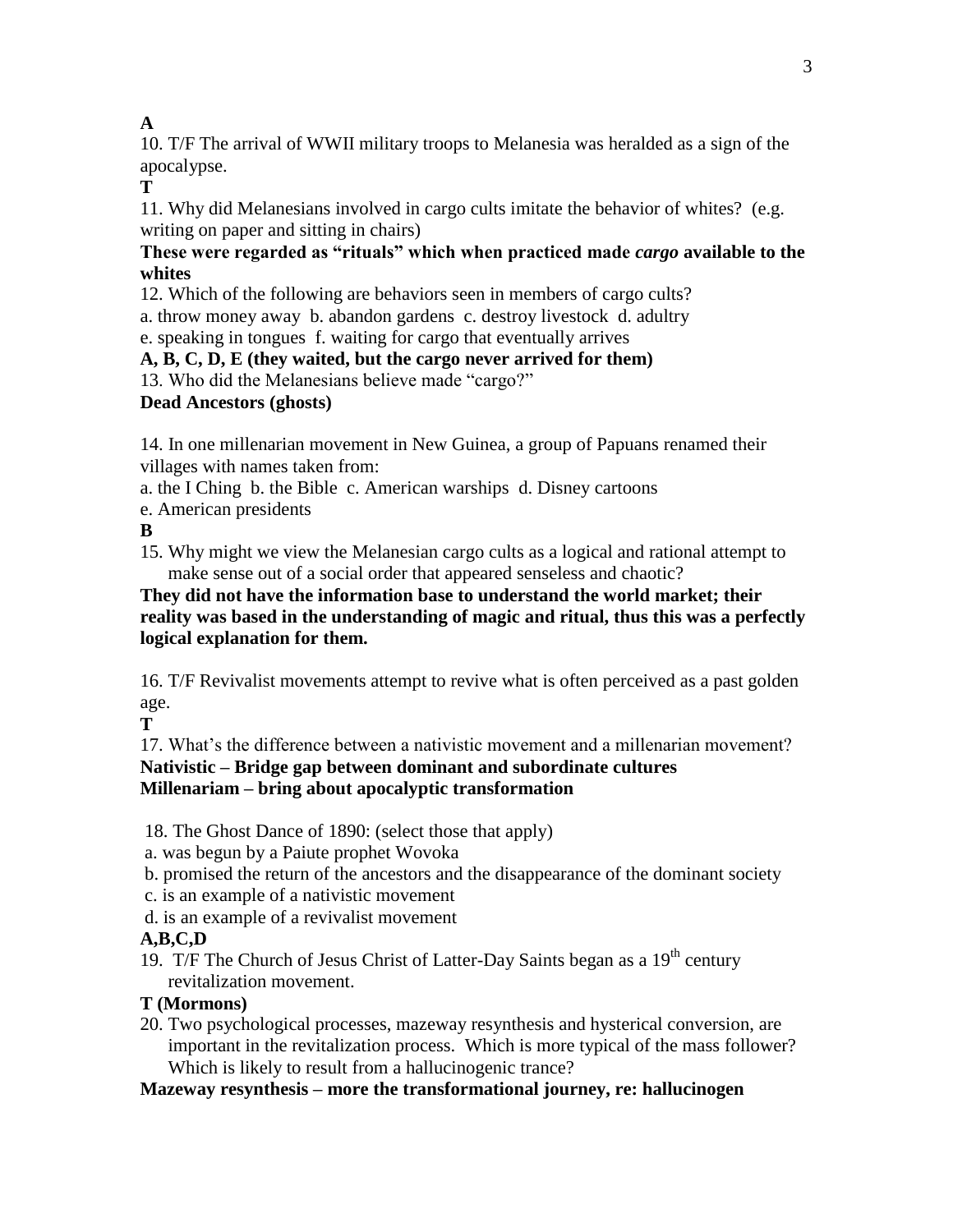#### **Hysterical conversion—mass follower – drawn into the high energy hysteria..**

21. T/F The Chinese Communist's technique of **brain-washing** was used to induce hysterical conversion.

**T**

22. Could you be brain-washed? Why? Why not?

#### **Morality/reality intact and no need for a major shift in the power/reality base?**

23. The past decades in the United States have seen a decline in membership in traditional mainstream religions but an increase in membership in both New Age/Pagan religions and fundamentalist religions. In what ways are these two movements very different? In what ways are they similar? Why do you think they have been popular while traditional religions have declined?

#### **Higher involvement in new/ecstatic religious practice – more physical sensation Mainstream – empty non-sensation ritual**

24. A high demand religion is characterized by:

- a. strict control of outside information b. communal living
- c. members being given new names and identities d. all of these

#### **D**

25. What is deprogramming? Is it effective?

**Mind control – some of the same techniques are used as in brain washing. It's not always effective—some prefer membership in their communities…**

26. Who was David Koresh?

**Founder of the Branch Dividians – compound in Waco, Texas**

**High involvement religion – member females were banned from sex with their husbands – could only have sex with David Koresh who presented himself as the lamb of God.** 27. What became of the Branch Dividians?

**In attempting to defend themselves from an investigation/invasion by the ATF (Bureau of Alcohol, Tobacco, Firearms and Explosives), their building caught on fire and they all died.**

## *The Heavens Gate Cult*

### 1. Who was Marshall Applewhite? What was his cult name? **Founder of Heavens Gate…former choir director. Cult name: Do**

2. How did Applewhite meet Bonnie Nettles?

#### **In a Mental Institution (she was a nurse; he a patient) Cult name: Ti**

3. What did they do together prior to founding Heavens Gate?

### **Travel the country talking to groups about their beliefs…courting followers.**

4. What attracted followers to the Heavens Gate?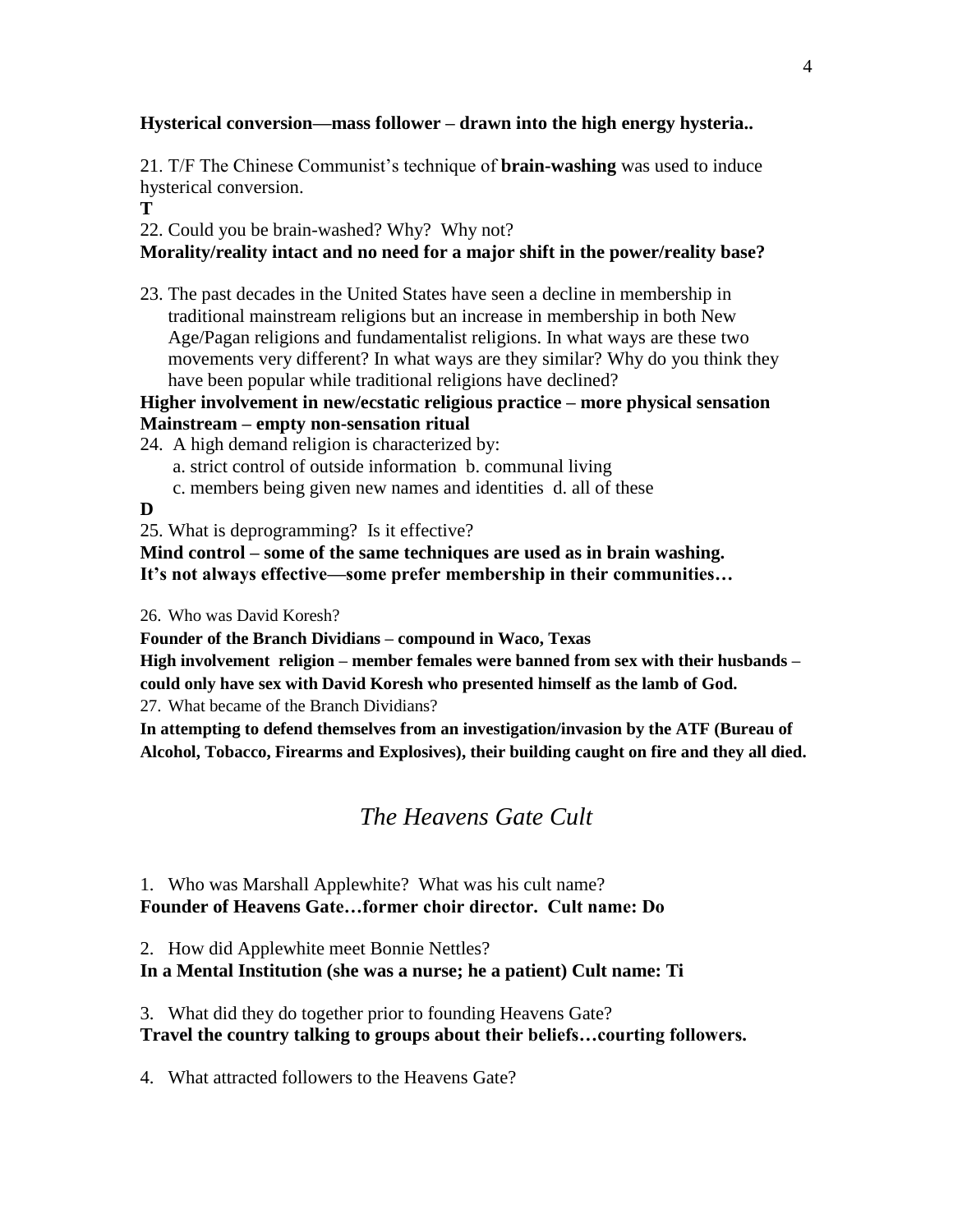**Cult family, rules for enlightenment, purpose, goals, leave vehicle for higher levels of consciousness**

5. How did the group support itself? **Web design services**

6. In what respect was Applewhite haunted by sexual demons?

**Despite that he had married heterosexually and fathered a family, he had homosexual attractions that he felt embarrassed about. He encouraged his followers to embrace androgyny and to live as monks, shunning all sexual attractions and impulses.** 

7. What activities were Heavens Gate members banned from doing?

- a. having sex b. staying in touch with their families c. eating sugar
- d. smoking 420 e. thinking for themselves

**A, B, D, E**

8. Why was castration appealing to male members of Heavens Gate?

**Enabled men to reduce their sex drives; made directive of celibacy more achievable.**

9. Who was Rio DiAngelo?

#### **Last member to leave Heavens Gate. He became the messenger when the group committed suicide; received the Good Bye tape, etc.**

10. How many people were involved in Heavens Gate at its end? **23?**

11. Did members of Heavens Gate die or go to next level? **Emic vs. Etic!**

12. Do you think you would be susceptible to a millenarian cult such as Heavens Gate? Why? Why not?

**Enjoy being told what to do vs. thinking for one's self…**

## *Polygamy in America*

1. Have you watched "Big Love" and/or "Sister Wives?" What themes stand out in this TV portrayal of Mormon polygamy? Do the characters seem believable?

**Wives competing for attention / giving lip service to cooperation. Men engaging in schemes to earn lots of money – swindling wives and business opportunities from other men. For men: what it takes to be a provider for many…and for women: to share resources with others who are mothers and wives…**

2. T/F Polygamy is illegal in the U.S.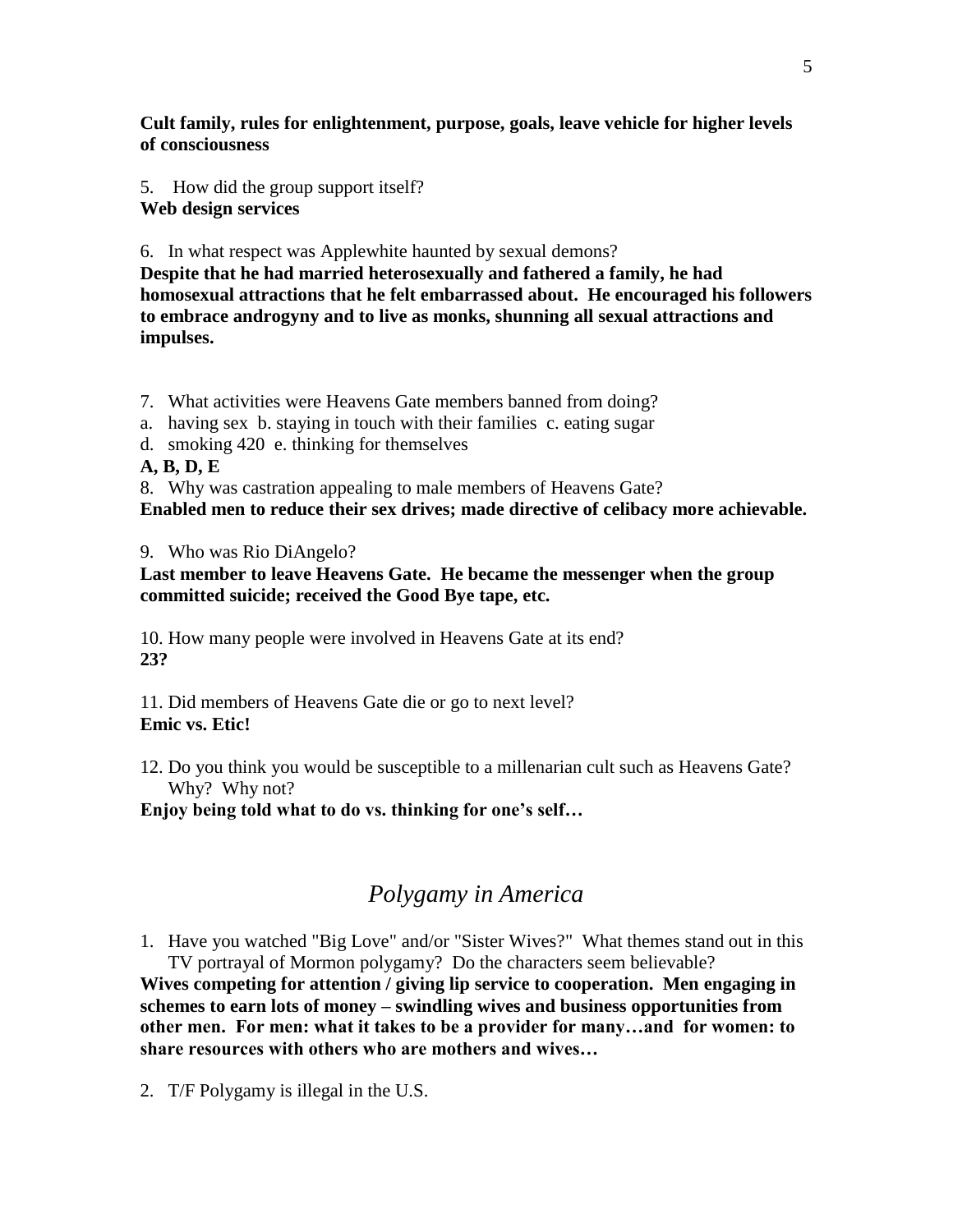#### **T – FLDS Mormons have church sanctioned marriages and contracts; these are not recognized by the U.S. government; U.S. only recognizes monogamous marriage.**

- 3. T/F Amongst polygamous Mormons fathers are the most valued social category.
- **T – fewer of them…much need for their services**
- 4. T/F There are about 50,000 Americans allied with the Mormon church who currently practice polygamy.
- **T – primarily states of Utah, Arizona, Idaho**
- 5. T/F Fundamentalist Mormons follow the law of the land except when it contradicts God's law of plural marriage.
- **T – otherwise law-abiding**
- 6. What was the Mormon's 1890 manifesto?

**In order to join the U.S. as a state, the Utah territory would abandon the practice of polygamy (re: polygyny)**

7. How does the State of Utah regard the Fundamentalist Mormon practice of polygamy today?

#### **Typically ignored unless there are complaints associated with practice – e.g. arranging the marriages of under-aged girls (re: child abuse), collecting welfare for so-called single mothers.**

- 8. T/F Fundamentalist Mormon men can improve their celestial ranks by marrying multiple wives.
- **T – much the incentive in terms of having more family in their afterlives**
- 9. How do Mormon women improve their celestial ranks?

#### **By accepting/encouraging their husbands marrying additional wives**

10. T/F It is rare for Mormon mothers to be adored with the kind of passion in which fathers are adored.

#### **T – fathers are regarded as special…especially in that they are not as available to their children as their mothers are**

- 11. Who is the ultimate adjudicator of family affairs?
- a. the sister co-wives b. the husband-father c. the community council of elders d. the church minister e. the town mayor

#### **B – his judgment is respected—when it isn't, wives feel tempted to leave and find a husband they can respect**

12. T/F Many FLDS children yearn for a closer relationship with their fathers. **T**

**Discussion: Women may hold back in feeling affection for their husbands – marriage more about improving celestial rank in the next life; too painful to feel deep love for someone that must be shared.**

**Also – women seek to be the favorite wife-may leave a marriage to marry someone new who treats them as the favorite (new wife syndrome)**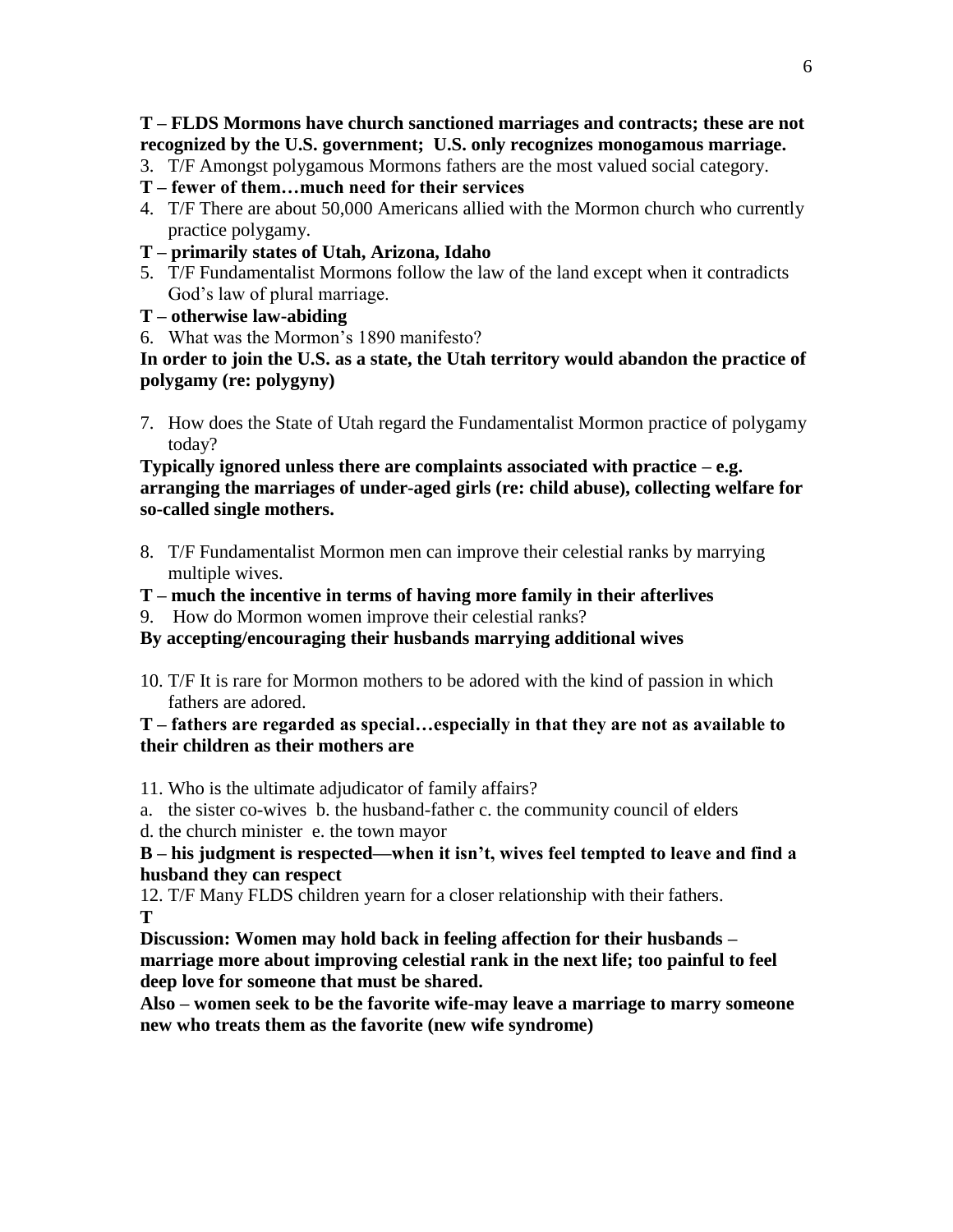# *Polyamory*

1. Have you watched, "Polyamory: Married and Dating?" What is polyamory? **Consensual multiple partner relationships –value transparency/disclosure. Can be hetero, homo, bi**

2. How many people practice polyamory in the U.S.? **60,000? People who name it and people who allow some version; perhaps, don't ask and don't tell.**

3. What might be the benefits of practicing polyamory?

**Less stress than cheating; live in integrity. Have the benefits of long term relationship stability plus the excitement of getting to know someone new.**

4. What is NRE? How do polyamorists regard NRE?

New Relationship Energy

**Something that is exciting, but short-lived. Not something to invest one's heart and soul in. OK for partner to be there…ultimately they understand that their partner is not going to leave (and vice-versa)**

5. T/F Polyamorous people are rarely troubled by jealousy.

**F – they do experience it, but consider it something that they can get through; maybe even rise above. Some seem to have high serotonin levels and do not seem to weather the highs and lows of passion and jealousy**

6. In what ways might people be fighting Mother Nature in their practice of polyamory? **By nature humans appear to be serial monogamous. We typically become drawn to one person at a time and dream that relationship perfect is about to happen. Polyamory expects that people discount this intense pull to one person and instead to honor commitments to all of one's intimates despite that someone new is on the scene.**

7. What is *compersion*?

**Having loving empathy for one's partner's new love(s). Akin to feeling happy your partner won a scholarship to a great school, etc.**

**8. How do cultural beliefs impact the experience of compersion? If one is allied with the culture of polyamory, one considers compersion to be possible (and desirable) to achieve.**

**Those who are culturally monogamous regard compersion as unrealistic and ultimately foolhardy.**

9. The majority of people who practice polyamory do so as:

a. triads b. members of intimate networks c. open couples

d. independent single people e. there is no typical way of being polyamorous

**C**

10. T/F Polyamorous people in America tend to be well-educated professionals who seek to better realize all who they are emotionally, sexually and artistically.